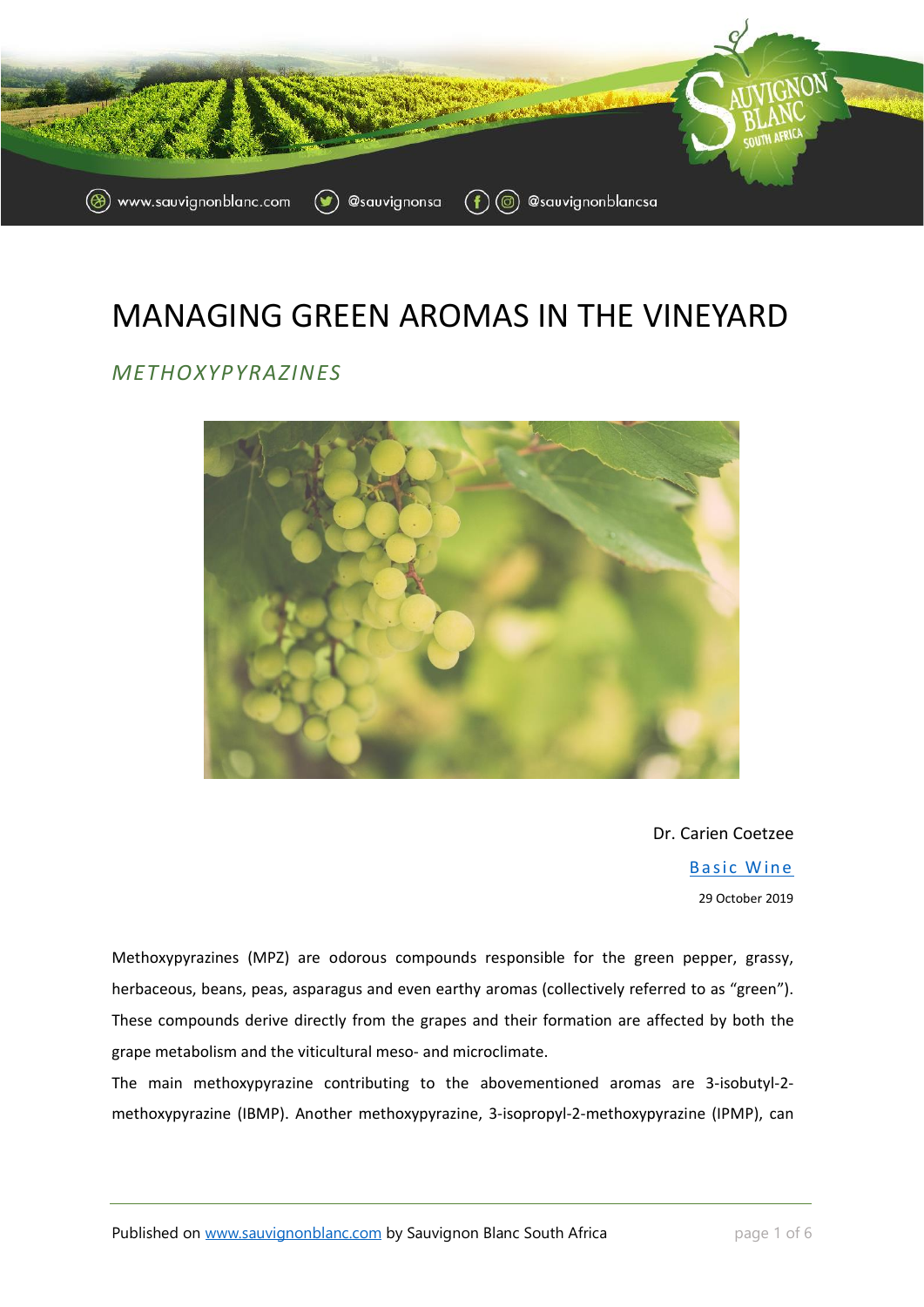also contribute significantly to the green attributes in especially Sauvignon Blanc wines, however it is rarely present at harvest.

The presence of MPZ in wine can be a **positive quality factor when it is not dominant, but rather in balance, complemented and supported by other aroma compounds present, thereby adding complexity and typicity to Sauvignon Blanc.** 

The current article focusses on the MPZ in the vineyard and practices that can be utilised to adjust the MPZ levels in the berry and, therefore, in the resulting wine.

# **Viticultural factors affecting the concentration of MPZ in grapes and wines**

### *GRAPE RIPENING*

In grapes, the accumulation of MPZ begins at berry set, however, the majority of accumulation occurs between 30 and 50 days post-bloom. The MPZ **content increases during the early berry development**, typically reaching a **maximum concentration a few days/weeks before vériason**. **After vériason, these compounds decreases progressively and rapidly as the berry matures**, with the major decrease occurring mainly during the initial stages of grape maturation. This decrease is not only in concentration but also o

a per berry basis.

At harvest, MPZ concentrations are generally only 5% to 10% of the maximum concentration observed at around vériason. A **harvest delay** can thus diminish the concentration of MPZ significantly.

## *LIGHT EXPOSURE*

**MPZ concentrations decrease with an increase in sunlight exposure**. This can be obtained by managing the canopy density with practices such as **leaf thinning and lateral shoot removal**.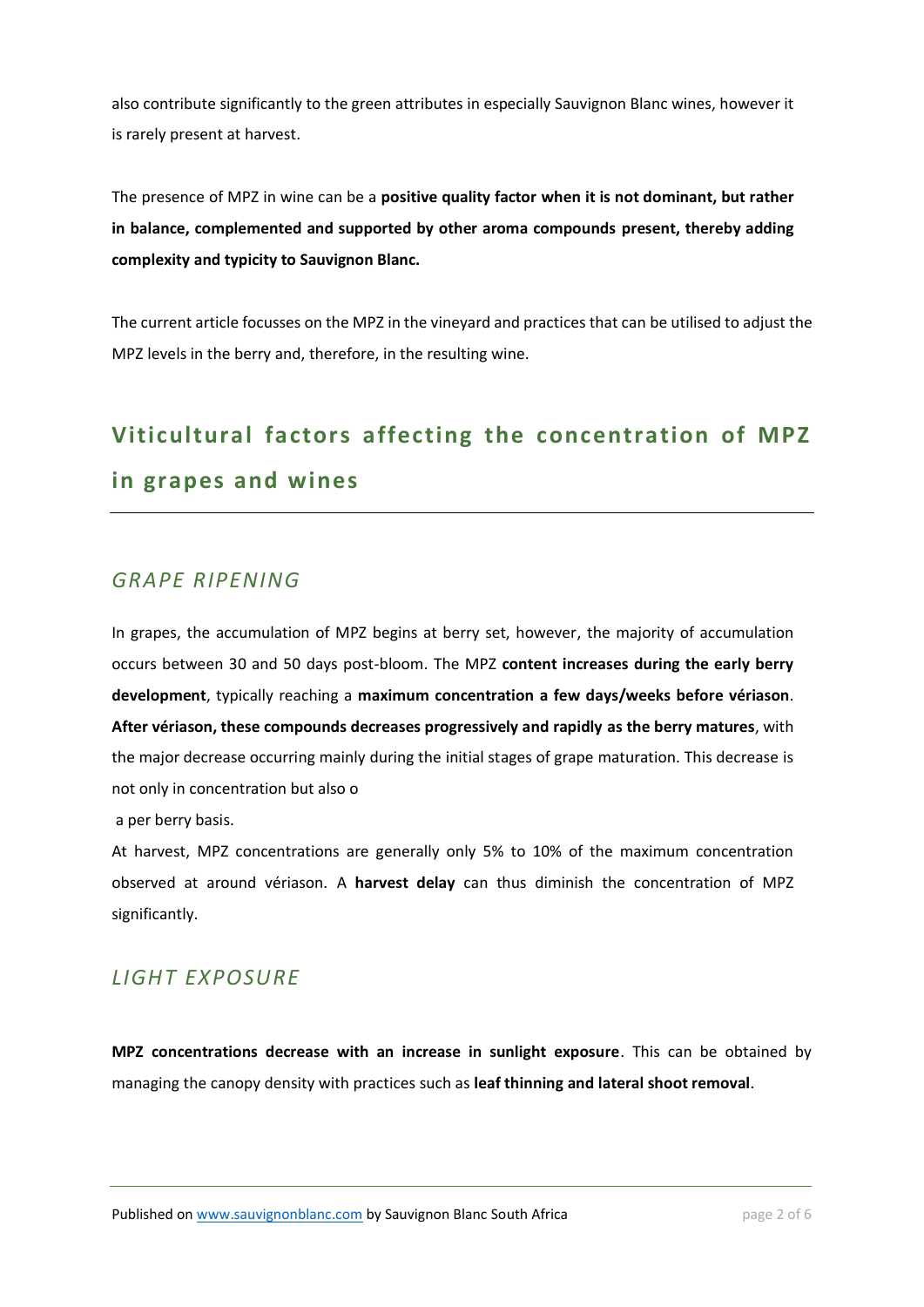In a study, the removal of basal leaves, the severity of the removal as well as the timing of the removal, were tested<sup>1</sup>. Complete leaf removal was the most effective in reducing the MPZ concentration in the berries. The study also found the **timing of cluster exposure** to be a critical component with **early leaf removal** (pre-vériason cluster exposure to sunlight) resulting in **reduced MPZ** concentrations when compared to leaf removal at later stages<sup>2-4</sup>. Bunch exposure after harvest had little effect<sup>3</sup>.

It is unclear if the decrease of MPZ in exposed clusters is associated with the decreased accumulation of MPZ pre-vériason or increased degradation of MPZ post-vériason. Anecdotal evidence suggests that MPZ are photodegraded in the berry during ripening, however, this still needs further investigation. There are, however, compelling evidence that **cluster shading will increase accumulation** of MPZ prevériason. 5

#### *VINE VIGOUR*

**Rapid vine growth during the accumulation of MPZ has been linked to higher concentrations** of MPZ pre-vériason. This is observed irrespective of the secondary effect of a denser canopy often observed with high vigour vines.<sup>5</sup>

## *PRUNING TECHNIQUES*

Different pruning techniques can be effectively applied to alter the MPZ levels in the berries due to the effect it can have on the **density of the canopy** and subsequent **light exposure**. MPZ concentrations were found to be negatively correlated with the number of buds per vine<sup>6</sup>. Minimallypruned vines tend to have relatively loose and open canopies with many well-exposed clusters potentially leading to decreased MPZ content<sup>7</sup>. Trellis systems can also be adjusted to manage sunlight exposure in the bunch zone.

#### *CROP THINNING*

A study reported that **crop thinning** (at approximately 50% véraison) had **no effect** on the MPZ content at harvest<sup>8</sup>.

## *VINE WATER STATUS*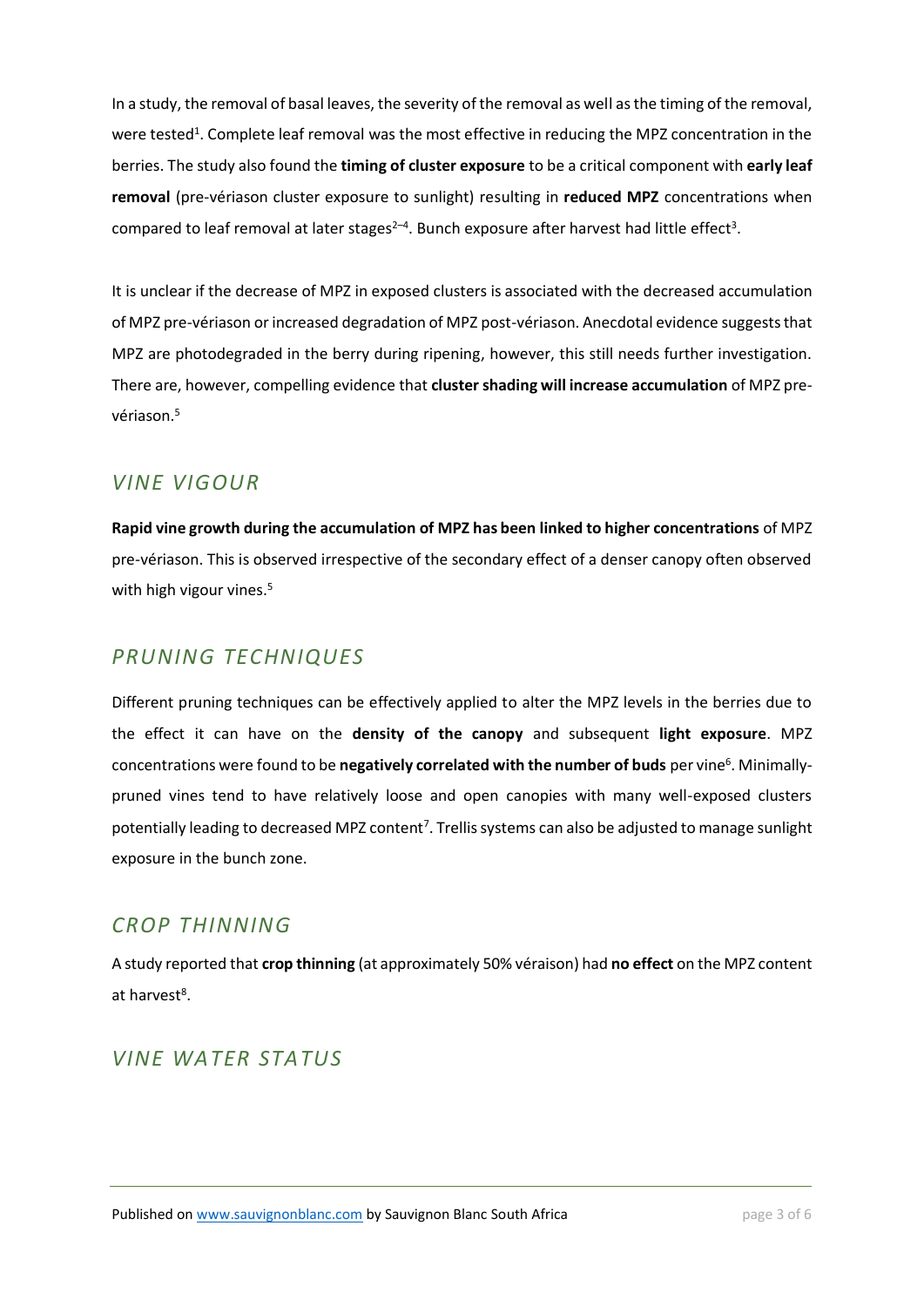Another factor that can affect the MPZ concentration is the vine water status. Studies found that **irrigation increased MPZ** content significantly<sup>9,10</sup>. Water availability might result in increased **vegetative growth and a denser canopy**, resulting in higher MPZ levels<sup>11</sup>.

#### *SOIL TEXTURE*

Soil texture had a significant effect on IBMP levels at the final harvest date with higher IBMP levels found on deep silt and silt textured soils compared to stony and very stony textured soils<sup>8</sup>. This effect could also be due to secondary effects of the soil water-holding capacity and nutritional status, in turn, affecting the vine vigour and canopy density.

## *VIRUS INFECTED VINES*

Vines infected with a virus such as **grape leafroll virus** usually have **higher levels** of MPZ at harvest compared to healthy vines due to delayed maturation.

## *SORTING BUNCHES AND REMOVING LEAVES*

After harvest, the use of a **sorting table** can help control excessive MPZ concentration by **removing the leaves** which could contain significant amounts of MPZ.

A study investigating the effect of **berry diameter** on various grape components reported that the diameter significantly influenced the concentration of MPZ in the juice. The **highest concentration** of MPZ wasfound in the berries with the **smallest diameter**size, however, the **ripeness levels** could have an influence here seeing that the sugar concentration also differed with the smaller berry sizes containing less sugar. This indicates that the Balling level in unison with the berry diameter strongly influences the IBMP concentration in grape juice. $12$ 

#### *TEMPERATURE*

Even though it is commonly accepted that a cooler temperature will result in higher MPZ content in the grapes, these effects are probably also secondary due to more sunlight, lower water availability etc in regions with higher temperatures, resulting in an exposed canopy and decreased MPZ levels. The direct effect of temperature on the MPZ content is still not clear.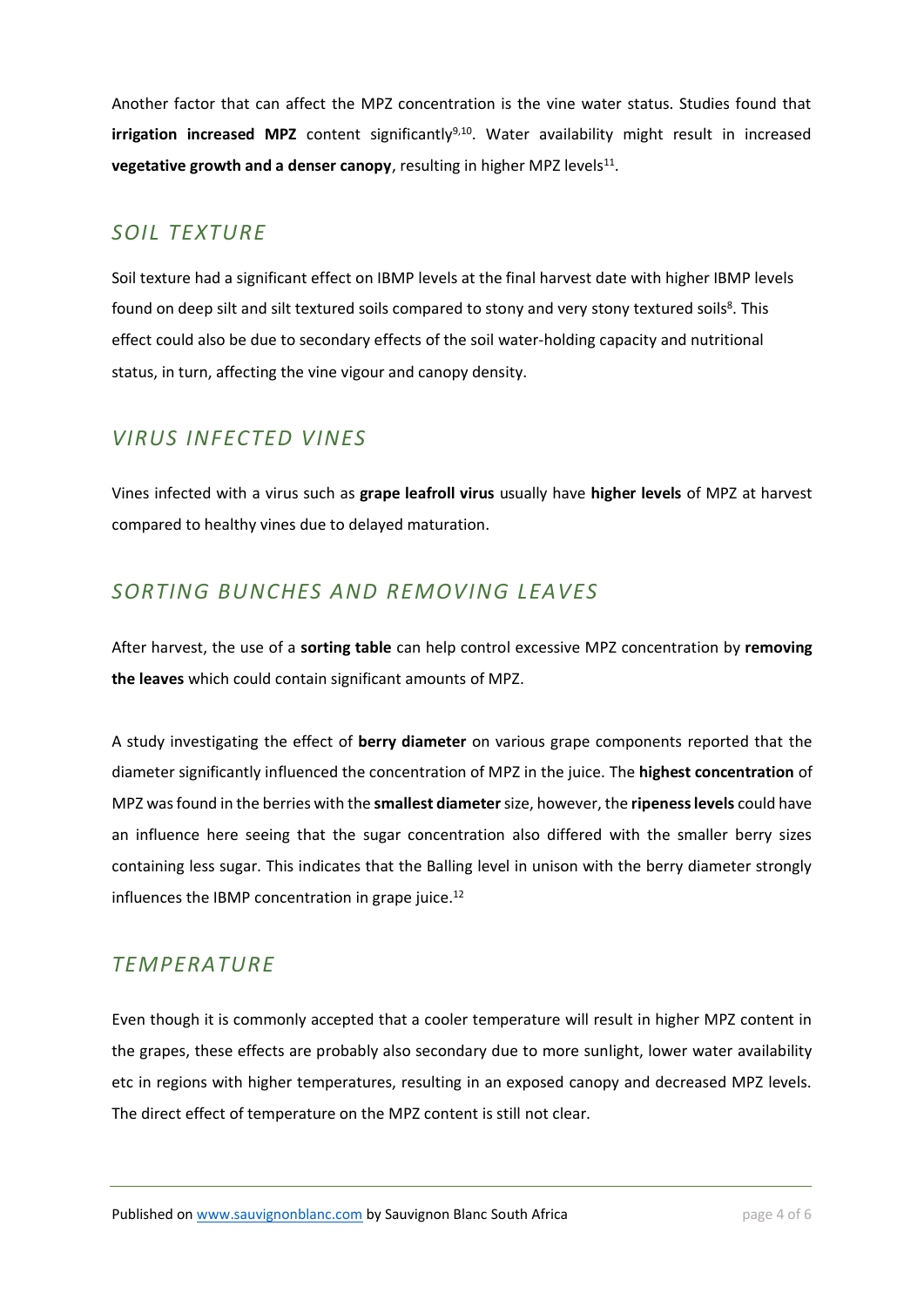## **Conclusion**

MPZ content at harvest is closely correlated to the MPZ level pre-vériason. Therefore, **practices affecting MPZ already pre-vériason can be manipulated and utilised to obtain the desired effect**. In general, practices resulting in more vigorous vines and/or cluster shading could potentially yield fruit with higher MPZ concentrations.

In practice, optimising the canopy density by adjusting the water and nutritional status of the vine, may not always be an option in vineyards planted on fertile soils with high rainfall. In these cases, the canopy can be altered through pruning and canopy management. Removing the leaves and exposing the fruit zone before MPZ accumulation begins (early in berry development) could ultimately be the most practical canopy management strategy in any situation.

Managing MPZ levels during the winemaking process will be covered in a follow-up blog post.

\*Please note, not all the studies reported in this article was done on Sauvignon Blanc, however, the principle effects should remain the same.

For more information, contact Carien a[t carien@basicwine.co.za](mailto:carien@basicwine.co.za)

## **References**

- (1) Arnold, R. A.; Bledsoe, A. M. The Effect of Various Leaf Removal Treatments on the Aroma and Flavor of Sauvignon Blanc Wine. *Am. J. Enol. Vitic.* **1990**, *41* (1), 74 LP – 76.
- (2) Dunlevy, J. D.; Soole, K. L.; Perkins, M. V.; Dennis, E. G.; Keyzers, R. A.; Kalua, C. M.; Boss, P. K. Two O-Methyltransferases Involved in the Biosynthesis of Methoxypyrazines: Grape-Derived Aroma Compounds Important to Wine Flavour. *Plant Mol. Biol.* **2010**, *74* (1–2), 77–89. https://doi.org/10.1007/s11103-010-9655-y.
- (3) Ryona, I.; Pan, B. S.; Intrigliolo, D. S.; Lakso, A. N.; Sacks, G. L. Effects of Cluster Light Exposure on 3-Isobutyl-2-Methoxypyrazine Accumulation and Degradation Patterns in Red Wine Grapes (Vitis Vinifera L. Cv. Cabernet Franc). *J. Agric. Food Chem.* **2008**, *56* (22), 10838–10846. https://doi.org/10.1021/jf801877y.
- (4) Ryona, I.; Reinhardt, J.; Sacks, G. L. Treatment of Grape Juice or Must with Silicone Reduces 3-